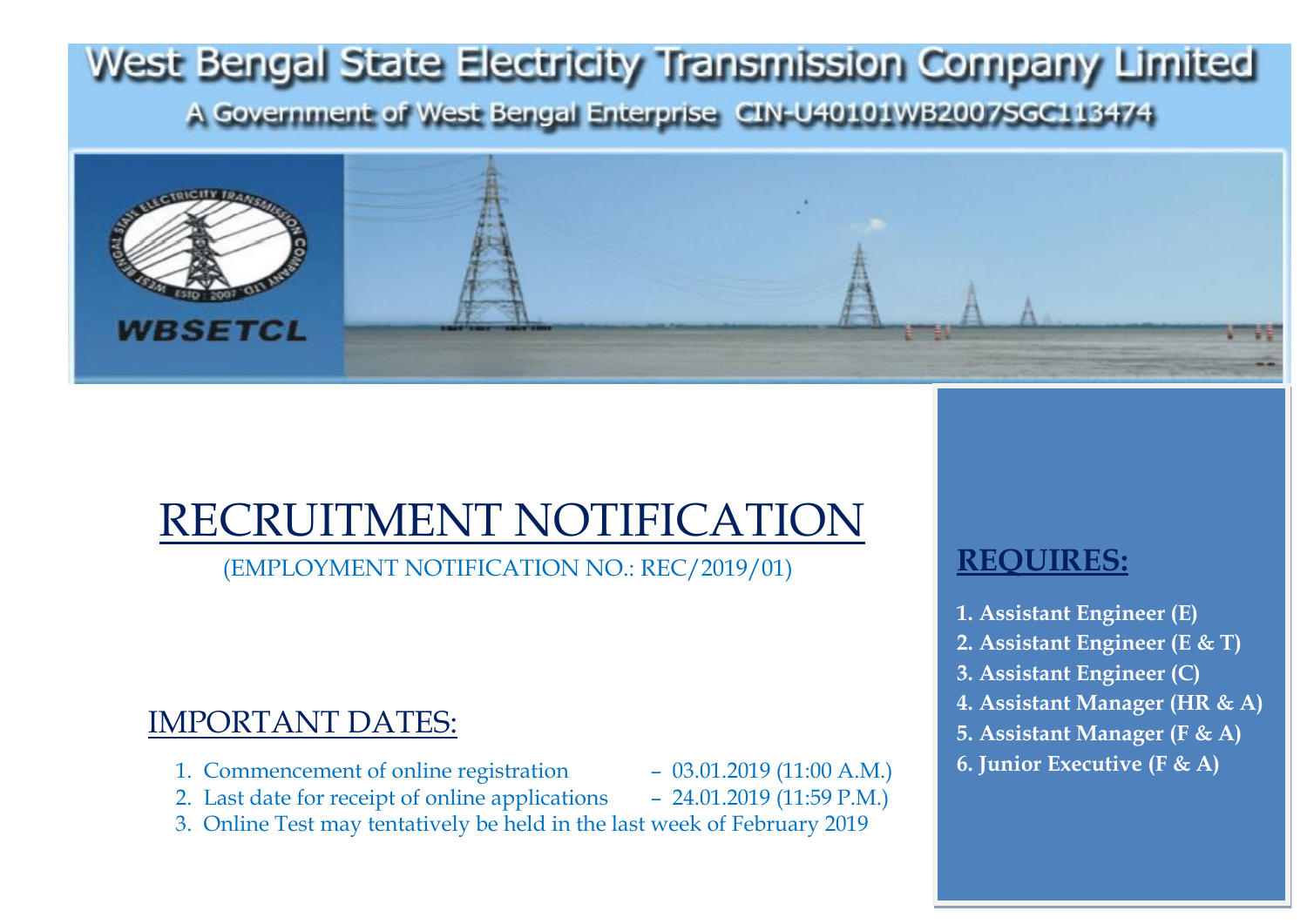## **COMPANY'S PROFILE**

**West Bengal State Electricity Transmission Company Limited (WBSETCL)** is the State Transmission Utility (STU) of West Bengal and presently owns and operates total 128 nos. of Sub-Stations ranging from 66 kV to 400 kV with total installed capacity of 29883 MVA. It is the constant endeavour of WBSETCL to ensure grid stability across the State of West Bengal as well as in the Eastern Region of the Nation and have always maintained the system availability of more than 99.85%. In order to provide quality power and stable voltage to each and every corner of West Bengal, WBSETCL has laid transmission line network of 13599 ckm and constantly expanding the same.

Since its incorporation, WBSETCL has been making profit consistently. Its Annual Turnover of Rs. 1350 Crore in the Financial Year 2017-18. It is committed for comprehensive socio-economic growth of every citizen of the State of West Bengal, which in turn will act as a catalyst of growth in this very important Eastern Part of the Nation. WBSETCL believes that it not only "Transmits Power" but also "Transmits Happiness'. It is the recipient of several prestigious awards including the Best Power Transmission Company Runner up Award, 2018.

## **DETAILS OF THE POSTS**

| <b>POST</b><br><b>CODE</b> | <b>NAME OF</b><br><b>THE POST</b>                                    | NO.<br><b>OF</b><br><b>POST</b> | <b>PAY SCALE</b>                                                    | <b>REQUIRED QUALIFICATION</b>                                                                                                                                                                                                                                                          | <b>GROSS</b><br><b>REMUNERATI</b><br><b>ON PER</b><br><b>MONTH AT</b><br><b>ENTRY LEVEL</b> |
|----------------------------|----------------------------------------------------------------------|---------------------------------|---------------------------------------------------------------------|----------------------------------------------------------------------------------------------------------------------------------------------------------------------------------------------------------------------------------------------------------------------------------------|---------------------------------------------------------------------------------------------|
| 01                         | Assistant<br>Engineer<br>(Electrical)                                | 75                              | $PB-4$<br>$Rs. 15600/- Rs.$<br>39100/- & Grade<br>Pay of Rs. 5400/- | Full time 4 years' B.E/ B. Tech/ B. Sc (Engineering) Degree in<br>Electrical Engineering / Electrical & Electronics / Power Engineering /<br>B. Sc (H) in Physics with 3years' B. Tech in Electrical Engineering from<br>a recognized University / Institute approved by AICTE / IITs. | $Rs. 52650/-$                                                                               |
| 02                         | Assistant<br>Engineer<br>(Electronics<br>&<br>Telecommun<br>ication) | 10                              | $PB-4$<br>$Rs. 15600/- Rs.$<br>39100/- & Grade<br>Pay of Rs. 5400/- | Full time 4 years' B.E/ B. Tech/ B. Sc (Engineering) Degree in<br>Electronics & Tele-Communication/ B. Sc (H) in Physics/Electronics<br>with 3years'B.TechDegree in Radio Physics & Electronics from<br>recognized University / Institute approved by AICTE / IITs.                    | Rs. 52650/-                                                                                 |

WBSETCL invites online application from the eligible Indian Citizens to fill-up the following vacancies at its different offices: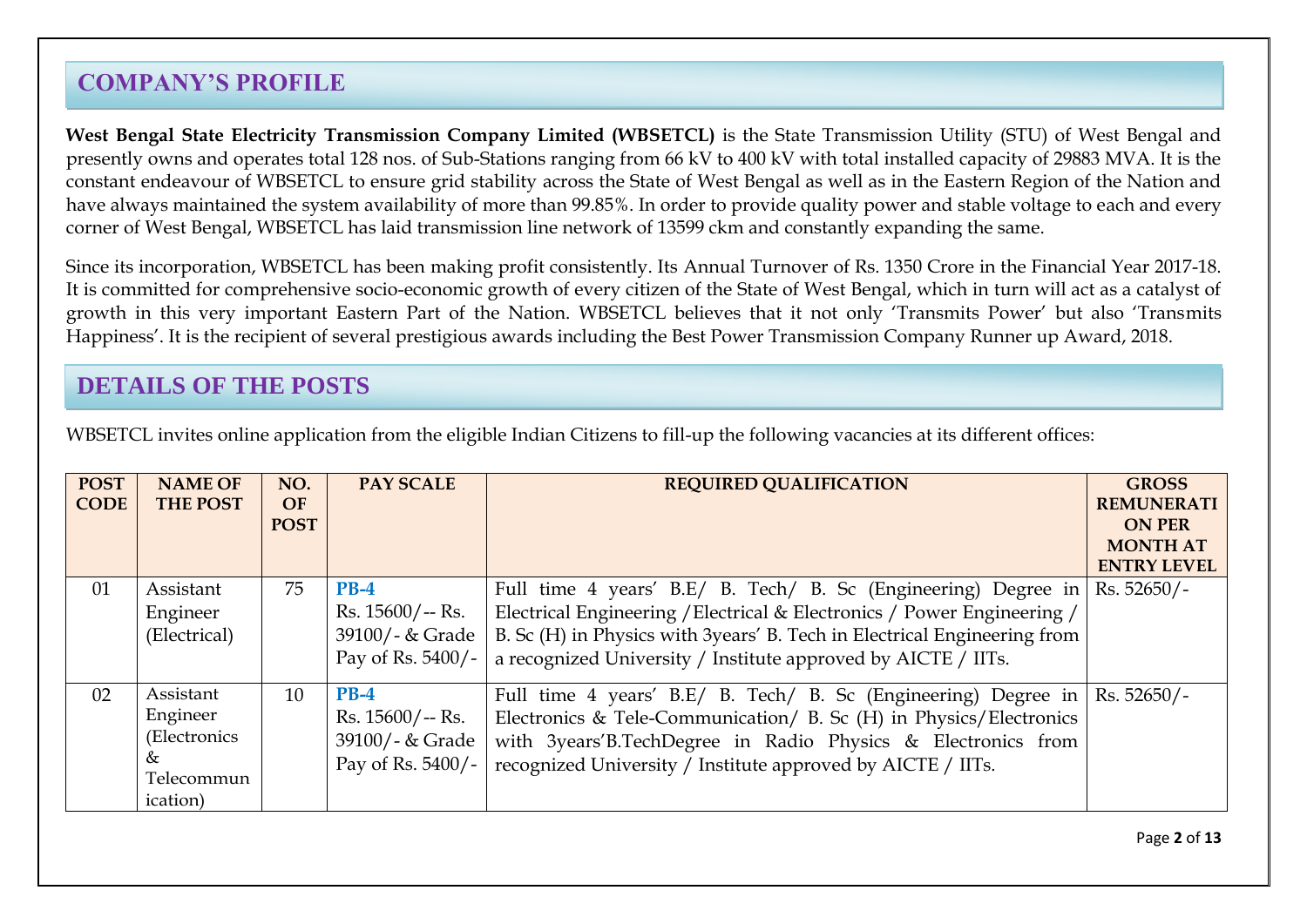| 0 <sup>3</sup> | Assistant<br>Engineer<br>(Civil)                                     | 15 | <b>PB-4</b><br>Rs. 15600/-- Rs.<br>39100/- & Grade<br>Pay of Rs. 5400/- | Full time 4 years' B.E/ B. Tech/ B. Sc (Engineering) Degree in<br>Civil Engineering or Construction Engineering from<br>recognized University / Institute approved by AICTE / IITs.                                                                                                                                                                                                                                                      | $Rs. 52650/-$ |
|----------------|----------------------------------------------------------------------|----|-------------------------------------------------------------------------|------------------------------------------------------------------------------------------------------------------------------------------------------------------------------------------------------------------------------------------------------------------------------------------------------------------------------------------------------------------------------------------------------------------------------------------|---------------|
| 04             | Assistant<br>Manager<br>(Human<br>Resources &<br>Administrati<br>on) | 8  | $PB-4$<br>$Rs. 15600/- Rs.$<br>39100/- & Grade<br>Pay of Rs. 5400/-     | Graduate in any discipline and MBA (2 years' full time course) / MPM  <br>(2 years' full time course) /MHRM (2 years' full time course) with<br>major specialization in Personnel Management / H.R. or Post<br>Graduate full time Degree / Diploma (2 years' course) with<br>specialization in Personnel Management / H.R. from a recognized<br>University / reputed Institute approved by AICTE / IIMs / XLRI /<br><b>IITB</b> Schools. | $Rs. 52650/-$ |
| 0 <sub>5</sub> | Assistant<br>Manager<br>(Finance $&$<br>Accounts)                    | 10 | $PB-4$<br>$Rs. 15600/- Rs.$<br>39100/- & Grade<br>Pay of Rs. 5400/-     | Graduate in any discipline and passed Final Examination from<br>Institute of Chartered Accountants of India or Institute of Cost &<br>Works Accountants of India or MBA (2 years' full time) with major<br>specialization in Finance from a recognized University / reputed<br>Institute duly approved by AICTE / IIMs / XLRI / IITB Schools.                                                                                            | $Rs. 52650/-$ |
| 06             | Junior<br>Executive<br>(Finance $&$<br>Accounts)                     | 25 | <b>PB-3</b><br>$Rs. 9300/- Rs.$<br>38800/- & Grade<br>Pay of Rs. 4700/- | Graduate in any discipline from a "UGC" recognized university with  <br>Inter CA/ICWA/1(one) year PG Diploma in Finance & Accounts or<br>any higher Qualification in Finance & Accounts with duration at least<br>one year from any University recognized by UGC/Institute approved<br>by AICTE.                                                                                                                                         | $Rs. 35500/-$ |

**Note***:* 

- **The applicants, completing the qualifying degree / diploma from University / Institutions duly recognized by UGC/AICTE, as the case may be, shall only be eligible to apply. Degree from Open University / Distance Learning mode/ Part time / Sandwich Course shall not be considered.**
- **Students of final semester of degree/diploma will be eligible to appear for the Computer Based Test (Online Test) but the result of the final examination need be submitted invariably before the date of interview, failing which the candidate will not be considered in the selection procedure. Such candidates will be required to furnish the percentage of marks, secured by them till the last semester / year of that particular examination, in the space meant for the same under Education Details.**
- **Candidates must have the ability to read, speak and write in BENGALI / NEPALI language.**
- **No qualification other than those stated in the above layout against each post will be considered.**
- **The number of posts, as notified above, may vary.**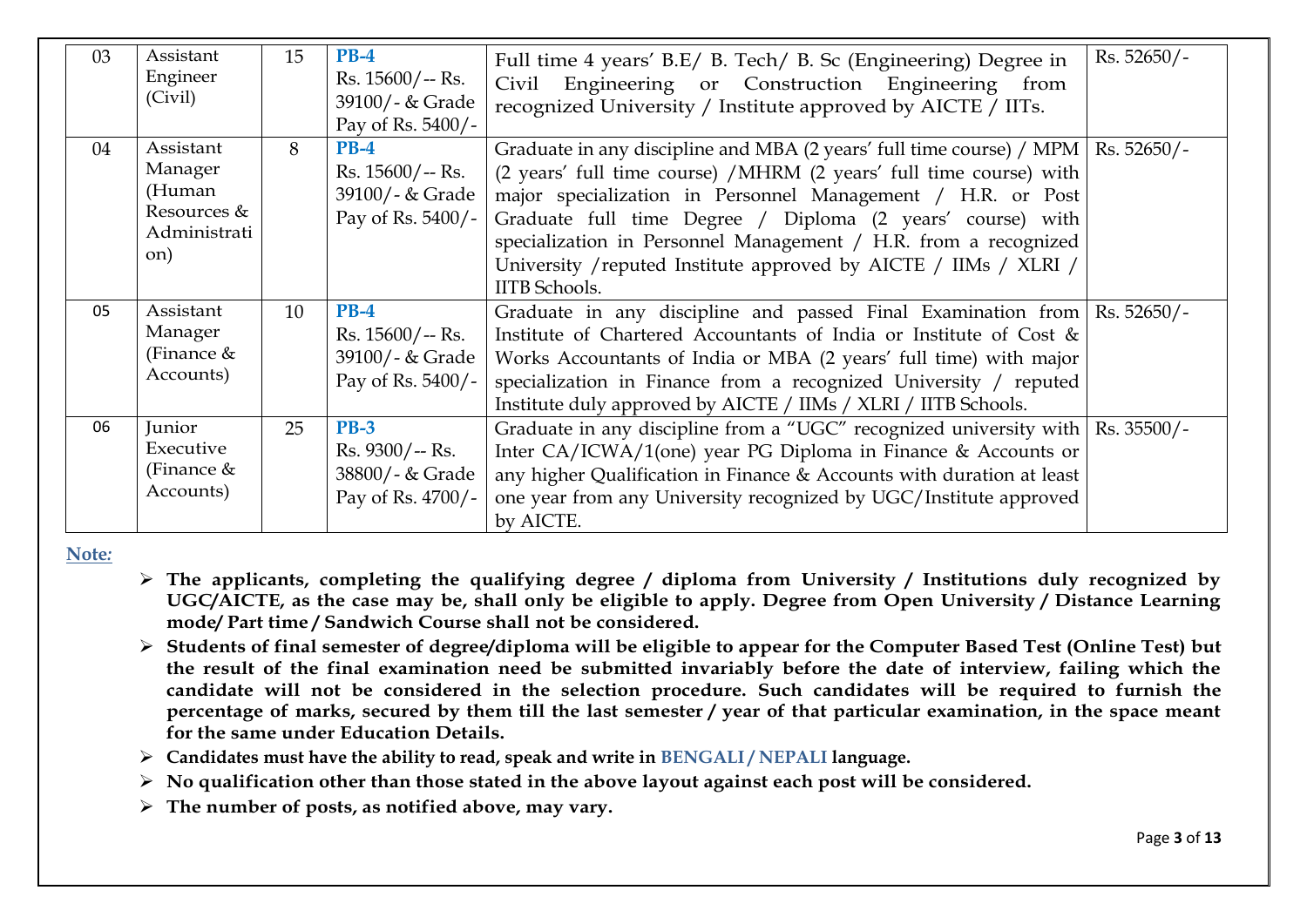## **CAREER PROSPECT**

The Company offers professional work environment with modern technology & system. The Company is in the process of modernizing and updating its activities with IT enabled services. It offers time bound / vacancy based promotion to the employees with higher responsibility depending upon their sincerity, initiative and merit.

The selected candidates shall undergo extensive orientation / on-the-job and class room training in the Company"s training centre / establishments during the period of probation. On successful completion of probation, they may be confirmed under the Company as per rules.

## **COMPENSATION / PAY**

In addition to Basic Pay & Grade Pay, the posts also carry DA, HRA, Medical Allowance, Electricity Allowance, Hill Compensatory Allowance, LTC / HTC, EPF, Gratuity, Benefits for Indoor treatment in leading hospitals for Self & Dependents, Leave Encashment, Children Education Expenses and other allowances as per the Rules of the Company.

## **AGE LIMIT & RELAXATION**

**The age of the applicant should be between 18 to 27 years as on 01.01.2019**. Age relaxation for SC/ST and OBC-A/B candidates will be **5 years** and **3 years,** respectively. Ex-Serviceman candidate will get age relaxation according to the applicable rules. **SC / ST / OBC-A & OBC-B candidates from the states other than West Bengal shall be treated as General Candidates. PWD candidates will get Age relaxation up to 45 years of age.** The limits of date of birth to be eligible to apply are mentioned below:

| <b>LOWER LIMIT OF DATE OF BIRTH</b> | <b>UPPER LIMIT OF DATE OF BIRTH (Born on or after)</b> |            |            |            |  |  |  |  |
|-------------------------------------|--------------------------------------------------------|------------|------------|------------|--|--|--|--|
| (Born on or before)                 | UR                                                     | SC/ST      | $OBC-A/B$  | <b>PWD</b> |  |  |  |  |
| 01.01.2001                          | 01.01.1992                                             | 01.01.1987 | 01.01.1989 | 01.01.1974 |  |  |  |  |

## **RESERVATION**

Reservation for all posts will be made as per the guidelines issued by the Govt. of West Bengal from time to time. **SC / ST / OBC-A & OBC-B candidates from the states other than West Bengal will have to apply as General Candidate.** The vacancies against Exempted Category will be filled up as per the Rules of the Govt. of West Bengal.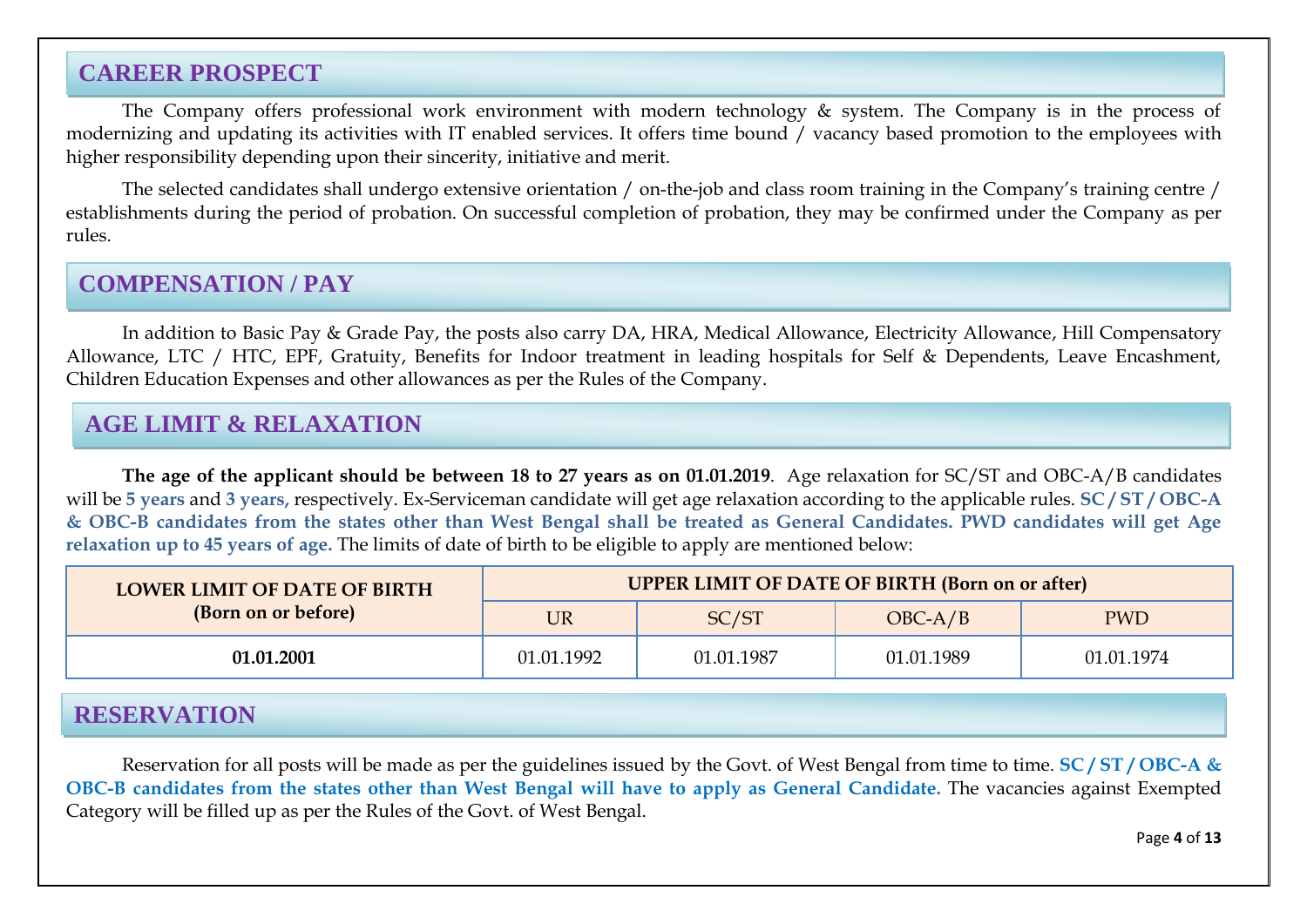The category wise vacancy positions in respect of different posts as mentioned above are as follows:

| SI.<br>No.       | <b>Name of the Post</b>                                              | UR               | <b>UR</b><br>(EC) | <b>UR</b><br>(EX S) | <b>UR</b><br>(MS) | <b>UR</b><br>(PH) | <b>OBC</b><br>$-A$ | OBC-<br>A(EC) | <b>OBC-A</b><br>(Ex. S) | OBC-<br>B        | OBC-<br>$B$ (EC) | OBC-<br>B(Ex.<br>$S$ ) | <b>SC</b>      | SC<br>(EC)     | <b>SC</b><br>(Ex. S) | ST             | ST<br>(EC)     | <b>ST</b><br>(EX, S) | <b>Total</b> |
|------------------|----------------------------------------------------------------------|------------------|-------------------|---------------------|-------------------|-------------------|--------------------|---------------|-------------------------|------------------|------------------|------------------------|----------------|----------------|----------------------|----------------|----------------|----------------------|--------------|
|                  | <b>Assistant Engineer</b><br>(Electrical)                            | 24               | 12                | $\boldsymbol{0}$    |                   | $\overline{2}$    | 5                  |               | $\mathbf{0}$            | 4                |                  | $\bf{0}$               | 11             | 6              | $\mathbf{0}$         | 3 <sup>1</sup> | $\overline{2}$ | $\bf{0}$             | 75           |
| $\overline{2}$   | <b>Assistant Engineer</b><br>(Electronics $\&$<br>Telecommunication) | 3                | $\overline{2}$    | $\boldsymbol{0}$    | $\mathbf 0$       | $\bf{0}$          | и                  | $\bf{0}$      | $\mathbf{0}$            | п                | $\bf{0}$         | $\mathbf{0}$           | -1             |                | $\bf{0}$             | $\mathbf{1}$   | $\bf{0}$       | $\mathbf{0}$         | 10           |
| 3                | <b>Assistant Engineer</b><br>(Civil)                                 | 6                |                   | $\bf{0}$            | $\boldsymbol{0}$  | $\mathbf{0}$      |                    |               | $\mathbf{0}$            |                  | $\bf{0}$         | $\bf{0}$               |                | $\overline{2}$ | $\boldsymbol{0}$     | $\bf{0}$       |                | 0                    | 15           |
| $\boldsymbol{4}$ | <b>Assistant Manager</b><br>(Human Resources &<br>Administration)    | 3                |                   | $\boldsymbol{0}$    | $\mathbf 0$       | п                 |                    | $\mathbf{0}$  | $\mathbf{0}$            | $\boldsymbol{0}$ | $\bf{0}$         | $\mathbf{0}$           | $\overline{2}$ | $\mathbf{0}$   | $\mathbf{0}$         | $\bf{0}$       | $\mathbf{0}$   | 0                    | 8            |
| 5                | <b>Assistant Manager</b><br>(Finance & Accounts)                     | $\boldsymbol{0}$ |                   | $\bf{0}$            | $\boldsymbol{0}$  |                   | 3                  |               | $\mathbf{0}$            | и                | $\bf{0}$         | $\bf{0}$               |                |                | $\bf{0}$             | $\bf{0}$       |                | 0                    | 10           |
| 6                | <b>Junior Executive</b><br>(Finance & Accounts)                      | 5                |                   | $\bf{0}$            |                   | $\overline{2}$    | 3                  |               | $\mathbf{0}$            |                  |                  | $\bf{0}$               | 4              |                | $\mathbf{0}$         | $\overline{2}$ |                |                      | 25           |
|                  | <b>Total</b>                                                         | 41               | 21                | $\bf{0}$            | $\overline{2}$    | 6                 | 14                 |               | $\mathbf{0}$            | 8                | $\overline{2}$   | $\mathbf{0}$           | 20             | 11             | $\bf{0}$             | 6              | 5              | 0                    | 143          |

## **RESERVATION FOR MERITORIOUS SPORTS PERSONS**

The Recruitment of Sports persons against reserved vacancies shall be restricted only to the following sports events:

1) Football; 2) Cricket; 3) Athletics; 4) Badminton; 5) Table Tennis;

In order to be eligible, the applicant must produce requisite certificates issued by the respective Competent Authorities in the format as applicable in terms of **Govt. of West Bengal Notifications** and as shown below:

| <b>Level</b>                                    | <b>COMPETENT AUTHORITY</b>                                                                                                        |  |  |  |  |  |
|-------------------------------------------------|-----------------------------------------------------------------------------------------------------------------------------------|--|--|--|--|--|
| <b>International Competition</b>                | Secretary of the National Federation/National Association of the Sports concerned.                                                |  |  |  |  |  |
| National Competition                            | Secretary of the State Association of the Sports concerned.                                                                       |  |  |  |  |  |
| <b>Inter-University Tournament</b>              | Dean/Director of Sports or other officer in overall charge of Sports of the University concerned.                                 |  |  |  |  |  |
| National Sports / Games for School<br>Education | Director or Deputy Director in overall charge of Sports/Games for Schools in the Directorate of<br>School Education, West Bengal. |  |  |  |  |  |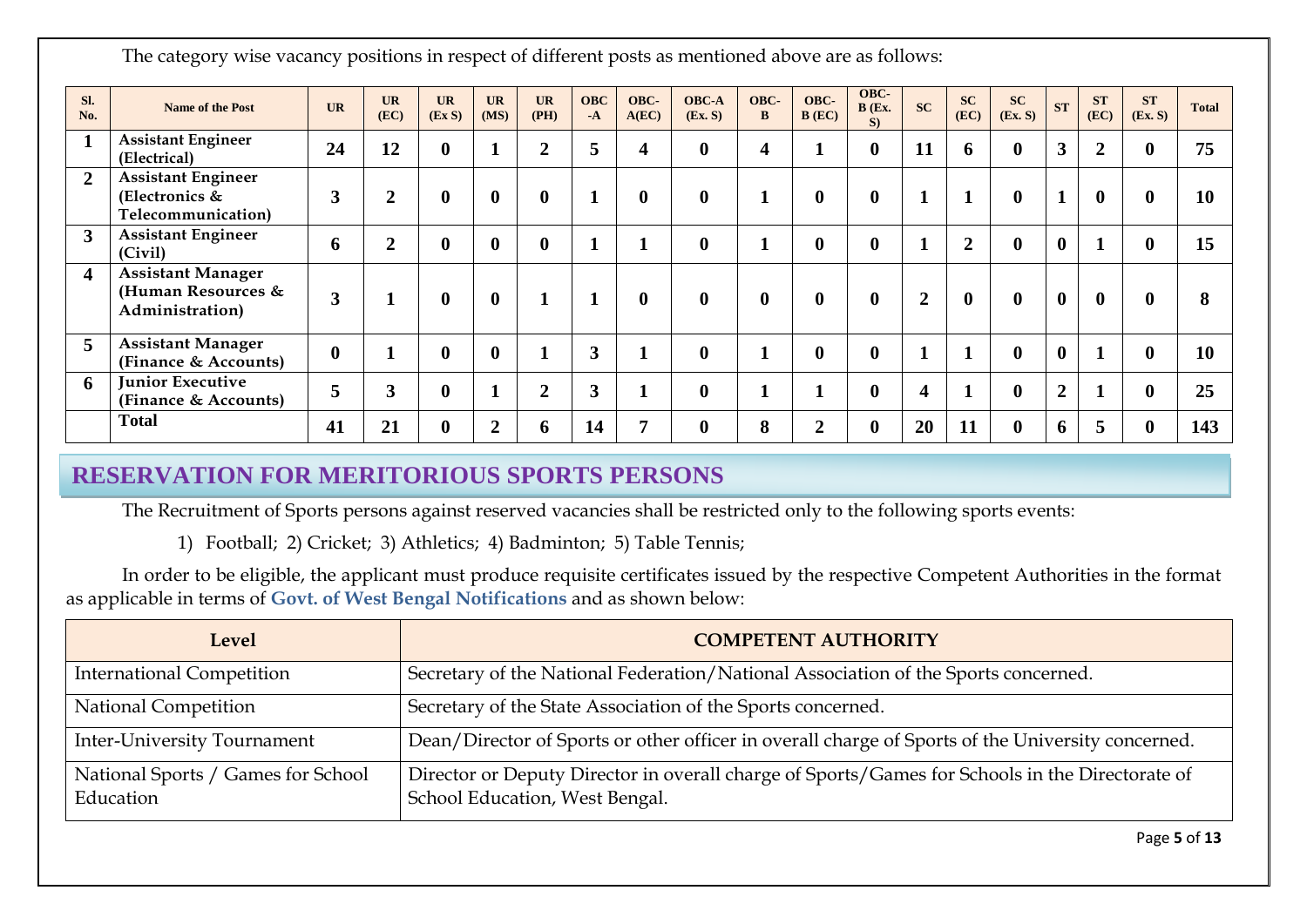The following categories of Meritorious Sportspersons shall be given preference in recruitment.

- a) Those who have represented West Bengal or India in a National or International Competition in sports discipline mentioned above.
- b) Those who have represented a University in an Inter-University Tournament conducted by Inter-University Sports Board in any Sports discipline mentioned above.
- c) Those who have represented State School Teams in National Competition for Schools conducted by all India School Games Federation in any spots discipline mentioned above.

## **RESERVATION FOR PERSONS WITH DISABILITIES**

Under Section 33 of the Persons with Disabilities (Equal Opportunities, Protection of Right and Full Participation) Act 1955 only such persons would be eligible for reservation who suffers from not less than 40% of relevant disability and are certified by a Medical Board constituted by the Central/State Govt.

Accordingly, candidates with the following disabilities are eligible to apply. Candidates claiming such benefits should produce certificate in original (issued by the Competent Authority on or before the last date of online submission of application in the prescribed format available at the end of this advertisement) in support of their claim at the time of Interview/at any stage of the process if allotted to any of the Participating Organizations. Persons with Disabilities will have to work in Branches/Offices as identified by the respective Participating Organization.

#### *Visually Impaired (VI)*

Blindness refers to condition where a person suffers from any of the following conditions namely (i) Total absence of sight, (ii) Visual acuity not exceeding 6/60 or 20/200 (Snellen) in the better eye with correcting lenses, (iii) Limitation of the field of vision subtending in angle of 20 degrees or worse.

Low vision means a person with impairment of visual functionality even after treatment or standard refractive correction but who uses or is potentially capable of using vision for the planning of execution of a task with appropriate assistive device.

#### *Deaf & Hearing Impaired (HI)*

The deaf are those persons in whom the sense of hearing is non-functional for ordinary purposes of life i.e., total loss of hearing in both ears. They do not hear; understand sounds at all even with amplified speech. Hearing impairment means loss of sixty decibels or more in the better ear in the conversation range of frequencies.

#### *Orthopedically Challenged (OC)*

Only those Orthopedically Challenged candidates who have locomotor disability or cerebral palsy with locomotor impairment of minimum of 40% and only those who fall in the following categories are eligible to apply: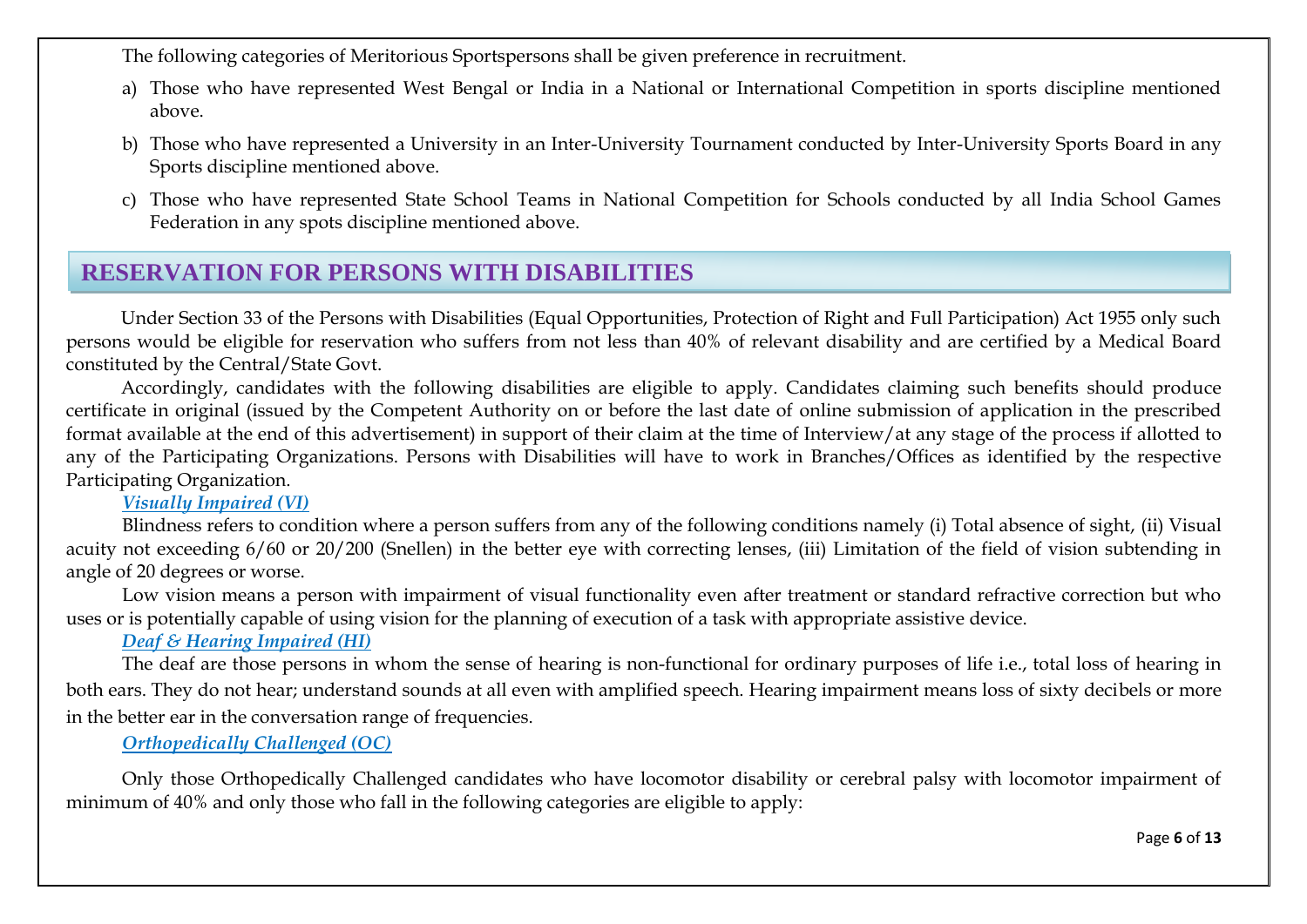BL – Both legs affected but not arms

OA – One arm affected (R or L):– a) Impaired reach; b) Weakness of grip; c) Ataxia

OL – One leg affected (R or L)

MW – Muscular weakness and limited physical endurance.

## **MODE OF SELECTION**

Selection of candidates for all posts will be made on the basis of the performance of the eligible candidates in the Online Test and Personal Interview. The candidates will be shortlisted for Interview in **1:3 ratio** in each category based on their performance in the Online Test.

In case of tie in score (combined) for any post, for determining merit position under this Notification, the following methods will be adopted by WBSETCL:

- a) In case of two or more candidates scoring equal marks (combined), the candidate senior in age will be given preference.
- b) If the aggregate/combined marks and also the date of birth be same, the candidate scoring higher in online examination will be given preference.

The schemes of various tests for selection are as follows:

#### **A. COMPUTER BASED TEST / ONLINE TEST**

The segments wise mark distribution of the Computer Based Test / Online Test will be as follows:

| <b>POST NAME</b>                                           | <b>TOTAL</b> | <b>TOTAL</b> |              | DOMAIN MARKS GENERAL APTITUDE ENGLISH TEST BENGALI / NEPALI |              |                 |
|------------------------------------------------------------|--------------|--------------|--------------|-------------------------------------------------------------|--------------|-----------------|
|                                                            | <b>MARKS</b> | <b>TIME</b>  | $(PART - A)$ | $(PART - B)$                                                | $(PART - C)$ | TEST (PART - D) |
| All notified posts<br>$\vert$ (Post Code 01 to 06) $\vert$ | 100          | 90 minutes   | 60           | 20                                                          | 15           | 05              |

**Medium of Examination:** English

**Marks per question**: l (one)

**No. of answer Options:** 4 (A, B, C, D)

**Negative marking: There will be no negative marking for wrong answers**.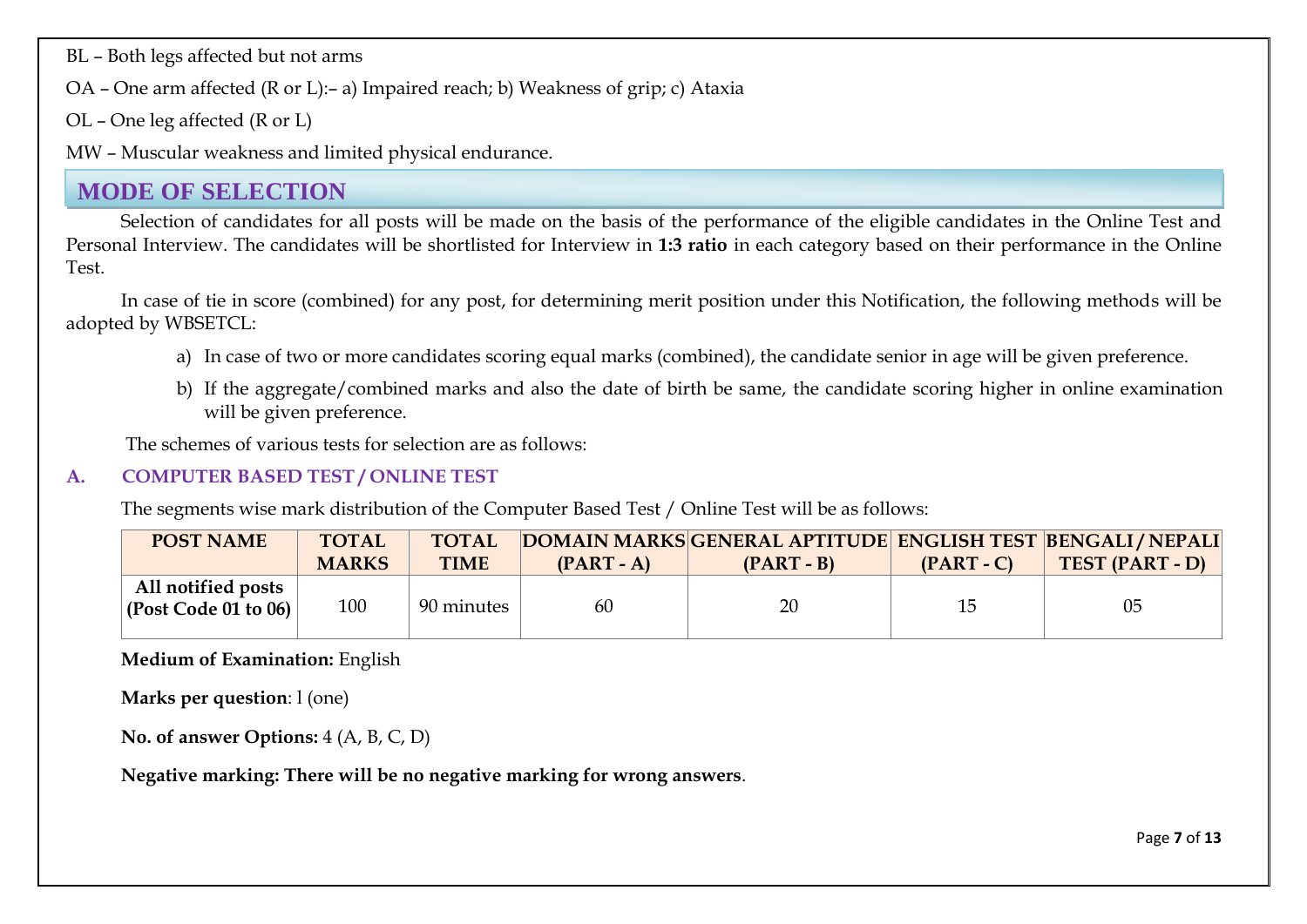#### **Minimum Qualifying Marks:**

**Minimum Qualifying marks considering all parts in the MCQ Type Test:**

40% for Unreserved, OBC-A and OBC-B

35% for Scheduled Castes

30% for Scheduled Tribes

30% for PH candidates

#### **Minimum Qualifying marks in English & Bengali / Nepali Tests:**

For all the notified posts, a candidate will have to score a minimum of 05 (five) out of allotted 20 (twenty) marks to qualify.

#### **B. PERSONAL INTERVIEW**

Total Marks in the Personal Interview: 25

There will be no qualifying marks for the Interview. However, the marks secured in the Interview will be added during the time of preparation of Final Merit List

## **OTHER CONDITIONS**

Selected candidates must also qualify in the Pre-employment Medical Examination as per prescribed rules of the Company. The decision of WBSETCL pertaining to Pre-Employment Medical Test report will be final and binding on the candidate.

The candidates will be appointed provisionally after being found medically fit. They will be required to furnish **a Bond of Rs. 1,00,000/- for post code from 01 to 05 and Rs. 50,000/- for the post code 06** at the time of joining the Company and are required to serve the Company for a minimum period of 4 years from the date of joining including the Probation Period.

All positions are transferable anywhere in West Bengal. Selected Candidates will be appointed in the regular Pay Band, initially on probation for a period of **one year**.

## **HOW TO APPLY**

**Applicants must ensure that they possess requisite qualifications, as shown above in the Details of the Posts and fulfil all the required criteria before applying for the post.**

The aspiring applicants may submit their applications through online only from **03.01.2019 (11:00 A.M.) to 24.01.2019 (11:59 P.M.**) and no other mode of application shall be accepted. Before applying online, applicants must ensure that they have with them a valid

Page **8** of **13**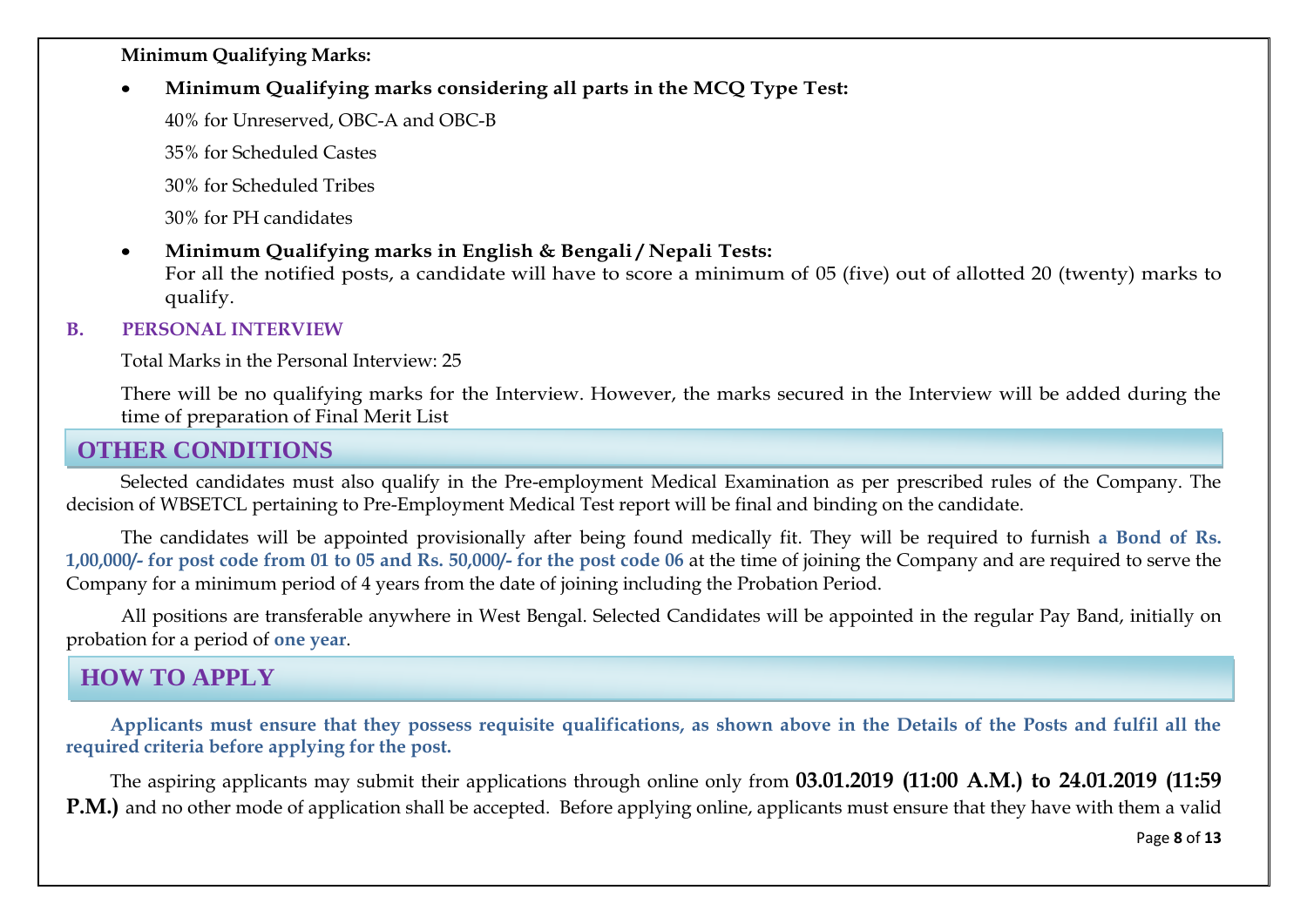E-mail ID, an active Mobile Number, all essential Educational Certificates, Caste Certificate, Physically Handicapped Certificate issued by medical board with not less than 40% disability, Sports Certificate (if seeking reservation under respective category), Experience details/Certificate and Proof of Identification.

The detail procedure of submitting online application is as follows:

- Click on the **"Career"** link of our Website: [www.wbsetcl.in](http://www.wbsetcl.in/) and then click on **"Apply online"**under the notification no. : **REC/2019/01**
- **Initial Registration**: First time users will have to get themselves registered first by clicking on **"Register (New Candidate)"** and providing the requisite information such as Name, Mobile No, Email Id, Gender, and Date of Birth, as required in the form. Applicants must ensure that they enter all details marked as mandatory **(\*),** otherwise they will not be able to proceed further. After providing the desired information, in Initial Registration click on **"Submit and Continue"** button. The applicants will have to check the filled details carefully before clicking this button, as they will not be permitted to make changes in their application at later stage.
- **'Registration - Step 1 Completed'**: After submission, Application Number and Password will be sent to the registered email ID and mobile number of the applicants through E-mail/SMS, using which they will be able to login further to complete the online application submission process and print the Registration Slip before the close of the Registration Process.
- **Login to Continue / Login (Already Registered):** The applicants will have to login using the Application Number and Password, sent to them through e-mail and SMS to fill up all the required information in the Personal and Educational Details page, followed by Upload Photograph and Signature page, followed by Preview page and then Payment Page (if applicable).
- **Upload Photograph and Signature**:
	- The colour passport size photograph must be a recent one, taken looking directly at the camera against a white or light background.
	- Wearing of caps, hats or any tinted or dark glasses is not acceptable while the photograph is being taken. Religious head wear is allowed but it must not cover the face. Your eyes and face should be clearly visible.
	- If there is a red-eye effect in the photograph, please edit to remove it.
	- Maximum size of the photograph and scanned signature of the candidate, to be uploaded, should be of 200 KB with 200 dpi and the Dimension should be 3.5 cms (width) X 4.5 cms (height).
- **Generation of Registration Slip:** The applicants, who are exempted from payment of the Application Fees, will be able to take print out of the Registration Slip by clicking on the **"Print Registration Slip"** button. The other candidates will have to pay the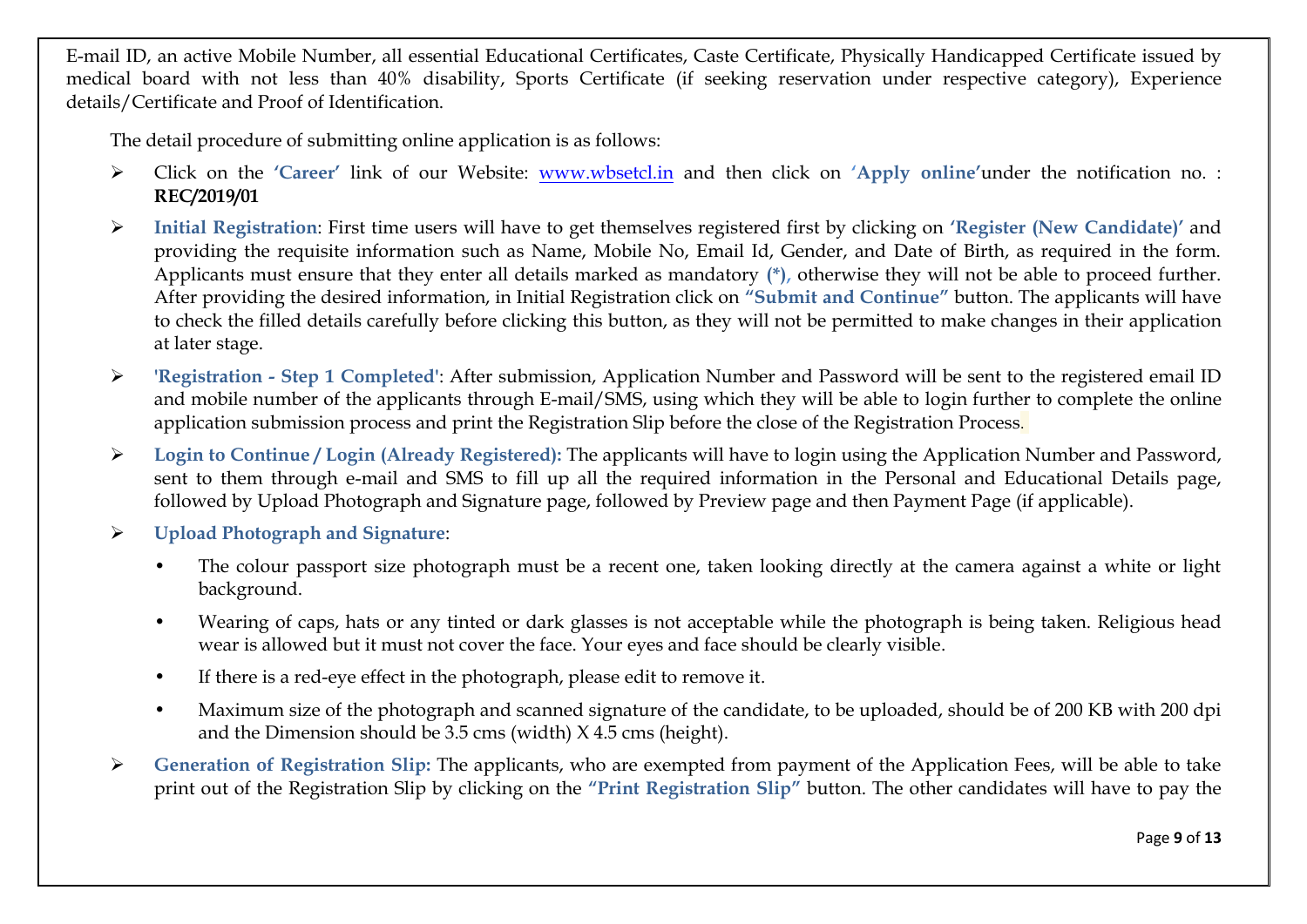required Application Fee following the procedure as mentioned in the **"APPLICATION FEE & MODE OF PAYMENT"** segment, after which they can proceed to take the print out of the Registration Slip.

- **Edit of Application Forms:** Only the applicants, who have completed the online registration successfully within the online application submission period, will be allowed to edit their submitted application during the period from **27th January 2019 (11:00 AM) to 28th January 2019 (6:00 PM).** They will be able to edit some of the information they might have furnished erroneously at the time of registration. There will be no scope for editing / rectifying any of the information furnished by the applicants after this date. Candidates should take utmost care and furnish the correct details while filling in the online Application Form.
- **Helpdesk and Support:** For any Technical Queries and matters related to Payment Gateway, the applicants may send their queries to the Email Id or contact at the WBSETCL helpline numbers, mentioned in our recruitment portal.

## **APPLICATION FEE & MODE OF PAYMENT:**

The Unreserved, OBC-A, OBC-B and Ex-Serviceman (UR / OBC-A & OBC-B) candidates are required to pay non-refundable Application Fee of **Rs. 400/- (Rupees Four Hundred only) for the post code 01 to 05 and Rs. 250/- (Rupees Two Hundred and Fifty only)**  for the post code 06 as mentioned above. SC, ST and PWD candidates are exempted from deposition of Application Fees.

The Application Fees can be paid through the Payment Gateway Service only. Candidates can pay the Fees using Debit Card / Credit Card / Net Banking and other modes as made available to them in the Payment Gateway Service. Upon successful payment of Application Fee (as applicable) a system generated "**Registration Slip"** will be generated, which shall be the sole acknowledgement for application submission by the candidate. A summarized process flow for payment is given below:

- STEP A: Applicants upon registering themselves at the WBSETCL recruitment portal and verifying their eligibility based on their own submission, shall be directed to the Payment Gateway Service, as required, using which the eligible Applicants can make payment of Application Fees through Debit Card / Credit Card / Net Banking.
- STEP B: On successful payment of Application Fees, Applicants shall be provided with a system generated confirmation slip. Applicants are to take a printout of the system generated Registration Slip and retain a copy for future reference, as acknowledgement of application submitted.

#### **Please Note:**

- No other mode like Postal Order/Pay Order/Demand Draft etc. for payment of Application Fees will be accepted.
- All applicable commission / transaction charges including taxes, levied by the banker, will have to be remitted by the applicant.

Page **10** of **13**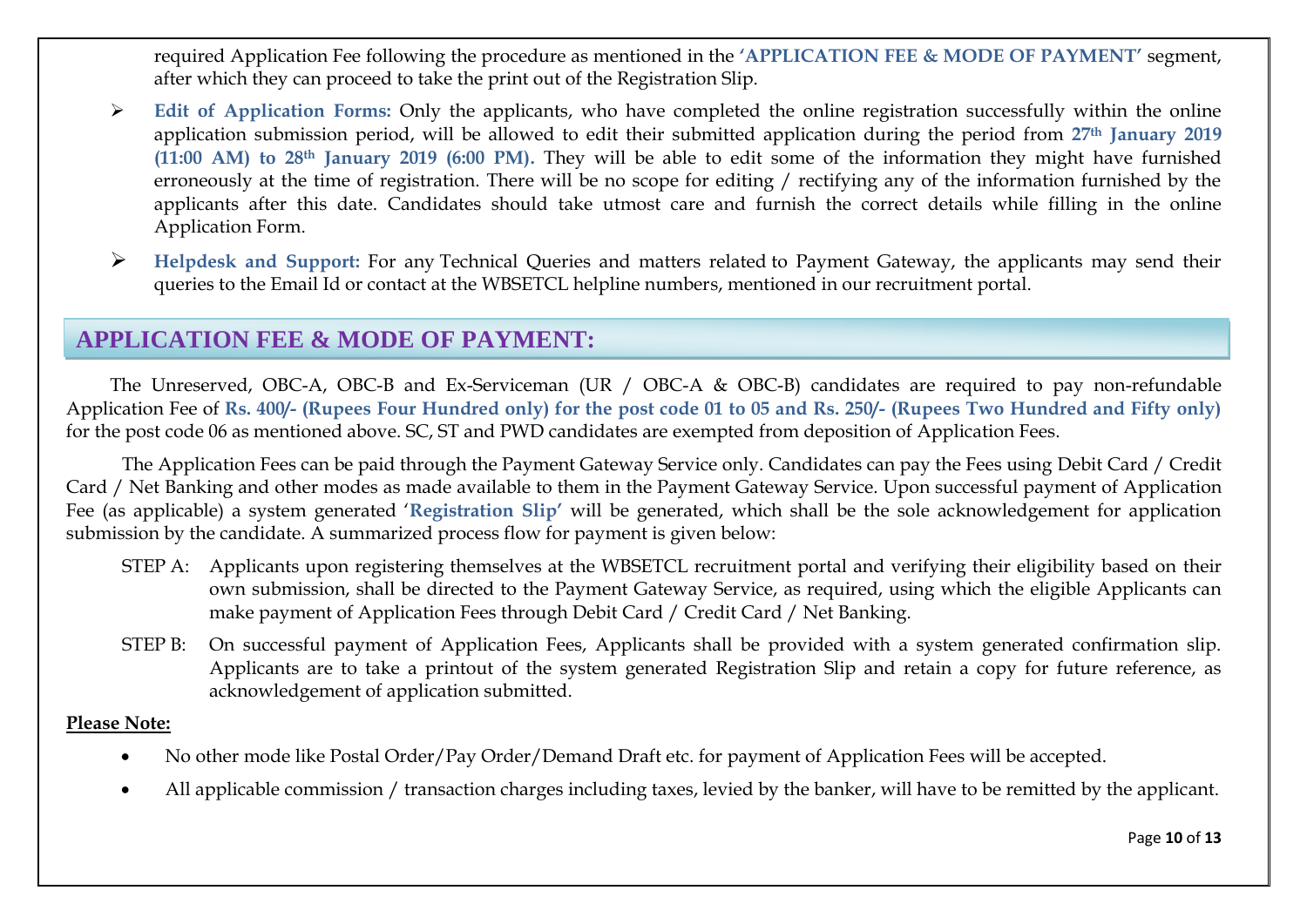- Fee once paid shall not be refunded under any circumstances. Applicants are, therefore, requested to verify their eligibility and information furnished during submission of application before paying the Application Fees.
- Candidature of any applicant, who registers oneself at the WBSETCL recruitment portal but fails to deposit the Application Fee within the midnight of **24.01.2019**, shall be summarily rejected. Applicants are required to complete the entire process of submission of application and deposition of application fee to the bank within the aforesaid date positively.
- WBSETCL shall not be responsible for any technical issues arising during payment of Application Fees.
- Application Fee shall not be received by any other mode.

## **GENERAL INSTRUCTIONS**

- $\triangleright$  While applying for the above posts, the applicant must ensure that he / she fulfils the eligibility criteria including academic and professional qualifications as per the NOTIFICATION and other norms mentioned above as on the specified dates. In case it is detected at any stage of recruitment / selection that a candidate does not fulfil the eligibility norms and / or that he / she has furnished any incorrect / false / wrong information or has suppressed any material fact(s), his / her candidature will automatically stand cancelled. If any of the above shortcoming(s) is / are detected even after appointment, his / her service may be terminated.
- Wherever SGPA/DGPA/CGPA or letter grade in a degree is awarded, equivalent percentage of marks should be indicated in the application (online) as per norms adopted by University / Institute.
- Category i.e. SC / ST / OBC (A) / OBC (B) / Physically Challenged / Ex-Serviceman /Meritorious Sportspersons, once entered at the time of online registration, cannot be changed under any circumstances and no benefit of other category will be admissible later on.
- Candidates, employed in **Govt. Departments / PSUs / Autonomous Bodies** will have to produce "**No Objection Certificate (NOC)"** at the time of personal interview otherwise their candidature will not be considered.
- $\triangleright$  Application Form not properly filled in or incomplete in any respect will be summarily rejected. Intentional suppression of any material fact will also be similarly dealt with.
- Applicants will not have to upload any document, pertaining to Date of Birth, Education Details, Work Experience, etc at the time of submission of online application. Issuing of Call Letters for subsequent tests will be purely provisional without Verification of Documents. During the time of verification if it is found that any candidate does not fulfil the eligibility criteria, his candidature will stand cancel. Candidates called for Interview will be required to produce all original documents i.e. Age Proof, Proof of Essential Educational Qualification, Caste Certificate (if applicable), NOC(if applicable) etc.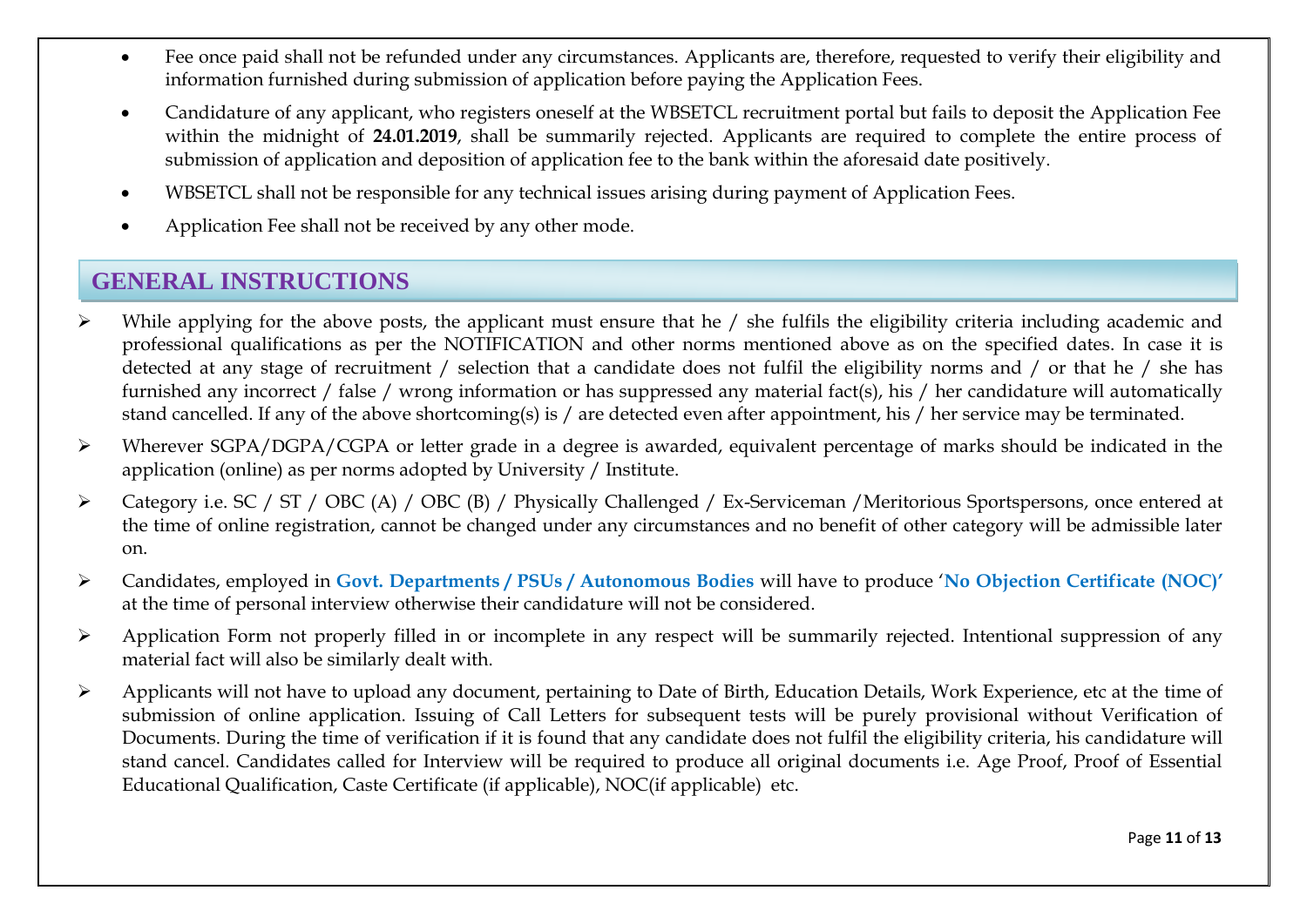- $\triangleright$  All applicants are advised to submit application for only one post since it is expected that the date and timing of the written test may be same for all posts.
- $\triangleright$  This is to be noted that mere submission of application or receipt of Admit Card / Call Letter or appearance in examination does not guarantee selection / appointment in the respective post. Selection of candidates will be made strictly based on merit position, available vacancy, verification of original documents / certificates and medical test.
- All information regarding examination schedule / admit card / interview call letters etc. shall be provided through e-mail or uploading on WBSETCL"s website or via SMS. The responsibility of receiving, downloading and printing of admit card / interview call letter / any other information shall be of the applicants only. Applicants are advised to check their Email / SMS and visit WBSETCL"s website ([www.wbsetcl.in\)](http://www.wbsetcl.in/) regularly. **WBSETCL will not be responsible for any loss of email due to invalid / wrong email ID provided by the applicant or for delay / non receipt of information if an Applicant fails to access his / her mail / website in time**.
- The E-mail ID & Mobile number should be kept active till the completion of this recruitment process. Mobile No. & E-mail ID once given cannot be changed by the applicant under any circumstances.
- WBSETCL shall take no responsibility in case of failure in registration, failure to download Admit Card / Call Letter for appearing in the various stages of selection test.
- Request for change of examination centre will NOT be entertained under any circumstances whatsoever.
- Candidates will be allowed to appear in the Online Test on production of the Admit Card, issued after being considered eligible as per their own declaration and any one of the Photo Identity Proof in original, such as Voter Card, PAN Card, Driving License, AADHAAR Card, Passport or the like.
- $\triangleright$  Mobile Phone, Scanner, Pager & Other IT Gadgets are strictly prohibited inside the Examination Centre at the time of the Online Test. If any candidate is found using / possessing these instruments during the time of the Test, his / her candidature will stand cancelled then and there whatever reason may be.
- Online Test and the Interview will be held in Kolkata only.
- Candidates called for Online Test / Personal Interview shall not be entitled for reimbursement of travelling expenses.
- **Canvassing in any form shall lead to disqualification of the candidate.**
- **WBSETCL reserves the right to cancel / restrict / enlarge / modify / alter the Recruitment Process, if needed, without issuing any further notice or assigning any reason there for.**
- **Court of jurisdiction for any dispute will be restricted to Kolkata only.**